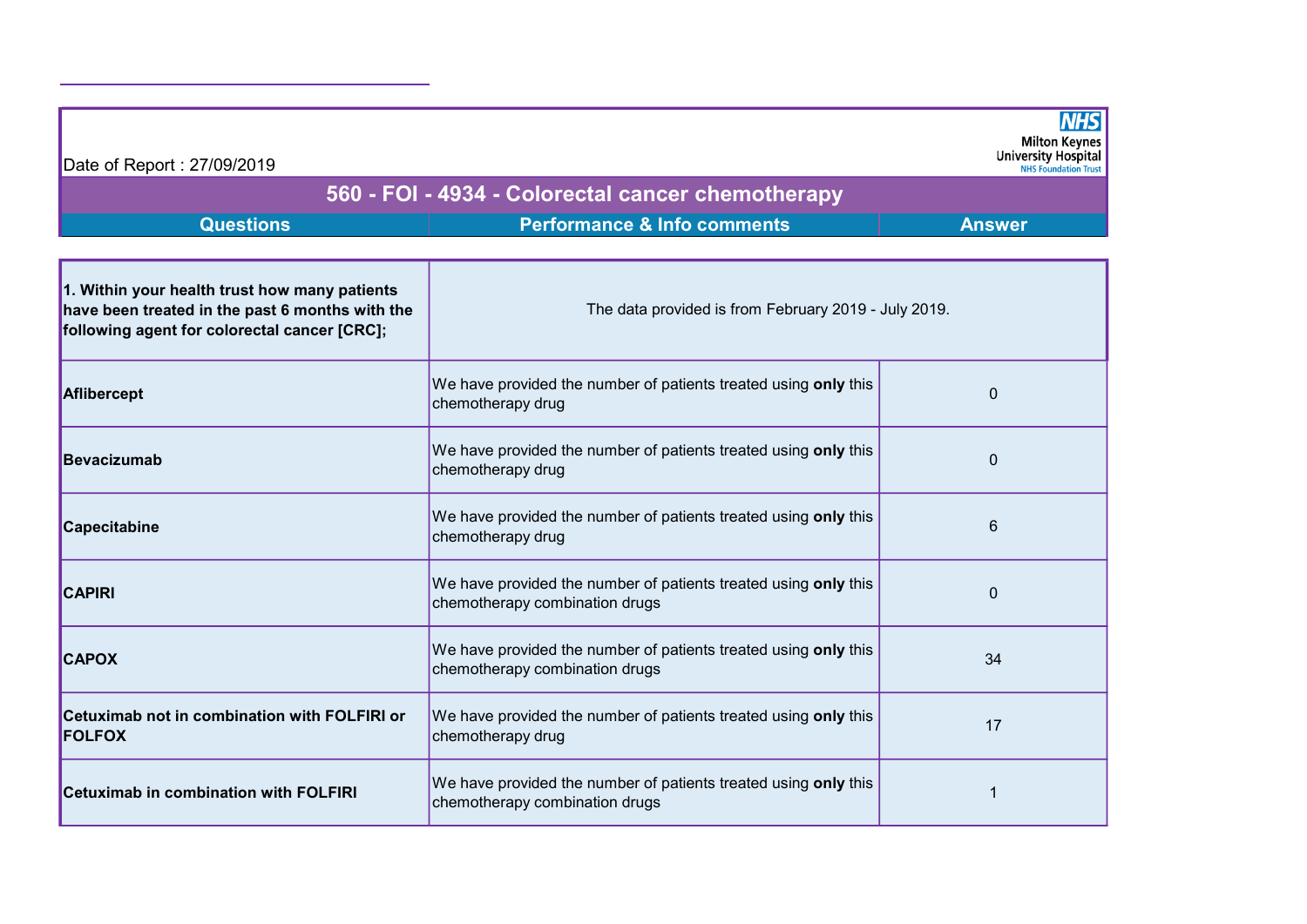| <b>Cetuximab in combination with FOLFOX</b>              | We have provided the number of patients treated using only this<br>chemotherapy combination drugs | 0              |
|----------------------------------------------------------|---------------------------------------------------------------------------------------------------|----------------|
| Irinotecan                                               | We have provided the number of patients treated using only this<br>chemotherapy drug              | 0              |
| <b>FOLFIRI</b>                                           | We have provided the number of patients treated using only this<br>chemotherapy combination drugs | 25             |
| <b>FOLFOX</b>                                            | We have provided the number of patients treated using only this<br>chemotherapy combination drugs | 26             |
| Oxaliplatin                                              | We have provided the number of patients treated using only this<br>chemotherapy drug              | $\overline{0}$ |
| Panitumumab not in combination with FOLFIRI<br>or FOLFOX | We have provided the number of patients treated using only this<br>chemotherapy drug              | $\Omega$       |
| Panitumumab in combination with FOLFIRI                  | We have provided the number of patients treated using only this<br>chemotherapy combination drugs | $\Omega$       |
| Panitumumab in combination with FOLFOX                   | We have provided the number of patients treated using only this<br>chemotherapy combination drugs | $\Omega$       |
| Nivolumab                                                | We have provided the number of patients treated using only this<br>chemotherapy drug              | 0              |
| Raltitrexed                                              | We have provided the number of patients treated using only this<br>chemotherapy drug              | $\Omega$       |
| Ramucirumab                                              | We have provided the number of patients treated using only this<br>chemotherapy drug              | $\Omega$       |